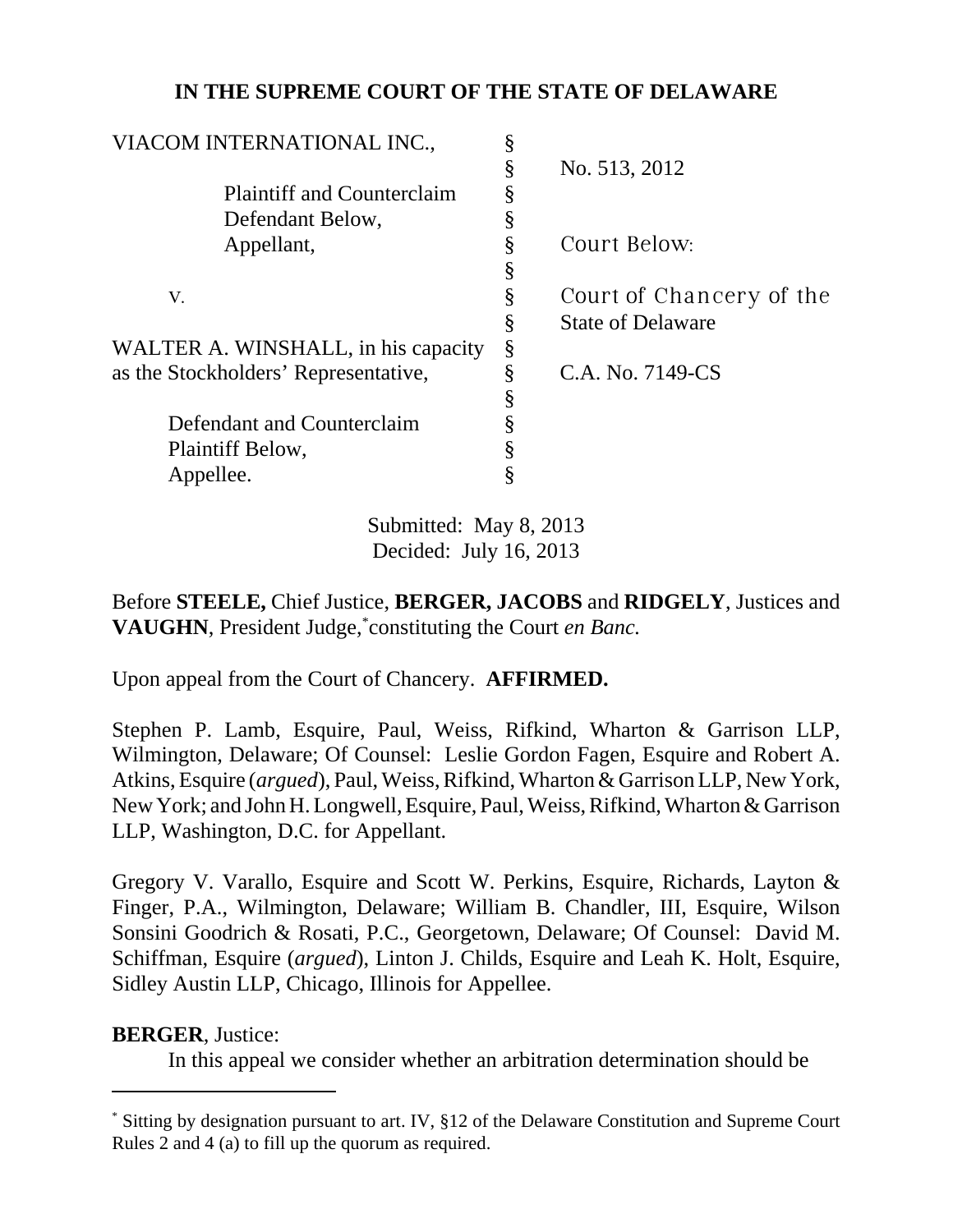vacated because the arbitrator refused to consider certain evidence and because the arbitrator lacked authority to decide whether a particular issue was arbitrable. In several similar cases, the Court of Chancery has resolved the arbitrability question inconsistently. In this case, the trial court held that neither claim provided a basis to vacate the arbitration determination. We agree and affirm.

## **Factual and Procedural Background**

This dispute arises out of a 2006 Agreement and Plan of Merger (Merger Agreement) under which Viacom International, Inc. agreed to cash out the stockholders of Harmonix Music Systems, Inc. Viacom paid \$175 million at closing, and agreed to make additional "Earn-Out" payments based on Harmonix's financial performance in 2007 and 2008. Walter A. Winshall, the designated stockholder representative, disputed the 2008 Earn-Out Statement calculated by Viacom. As provided in the Merger Agreement, Winshall set forth each of his disagreements in a 2008 Summary of Issues.

The parties were unable to resolve all of their disagreements, so they submitted the Earn-Out Disagreements (the unresolved items from the 2008 Summary of Issues) to BDO USA LLP, the selected Resolution Accountants ("BDO"). The December 8, 2010 BDO Engagement Letter specified the manner in which Viacom was to produce additional documents; the dates on which initial and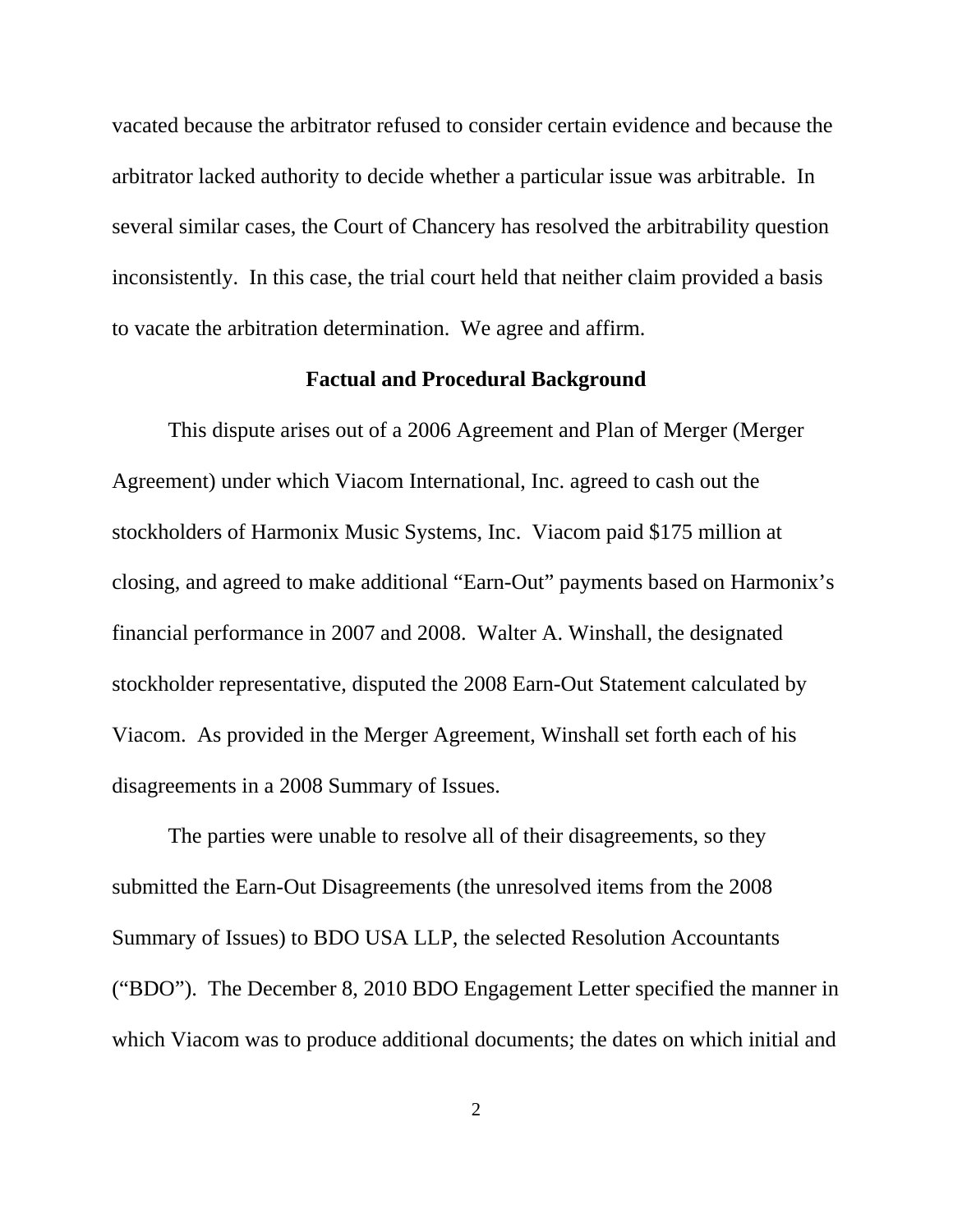reply submissions were due; the manner in which BDO could submit and receive answers to substantive questions prior to the hearing; and the manner in which the hearing would be conducted.

In their initial pre-hearing submissions, the parties focused on the propriety of Viacom's deductions for the costs of unsold inventory. Viacom argued in its reply submission that, if it could not properly deduct the costs of Harmonix's unsold inventory, it could account for that inventory by taking an inventory writedown deduction. Winshall argued that, because the inventory write-down was not included in the 2008 Earn-Out Statement, it could not be considered. BDO noted that the inventory write-down, and other issues that were included in the parties' submissions, did not appear to be included in the Earn-Out Disagreements. As a result, BDO asked the parties whether they agreed to have BDO consider those matters in reaching its determination. They did not.

BDO issued its decision in December 2011. It agreed with Winshall that the costs of unsold inventory should not be deducted from net revenue. BDO did not consider the inventory write-down because the parties did not agree to add that issue as an Earn-Out Disagreement, and because Viacom had not identified the inventory write-down in its 2008 Earn-Out Statement. BDO also refused to consider all other issues that were not presented, as required by the Merger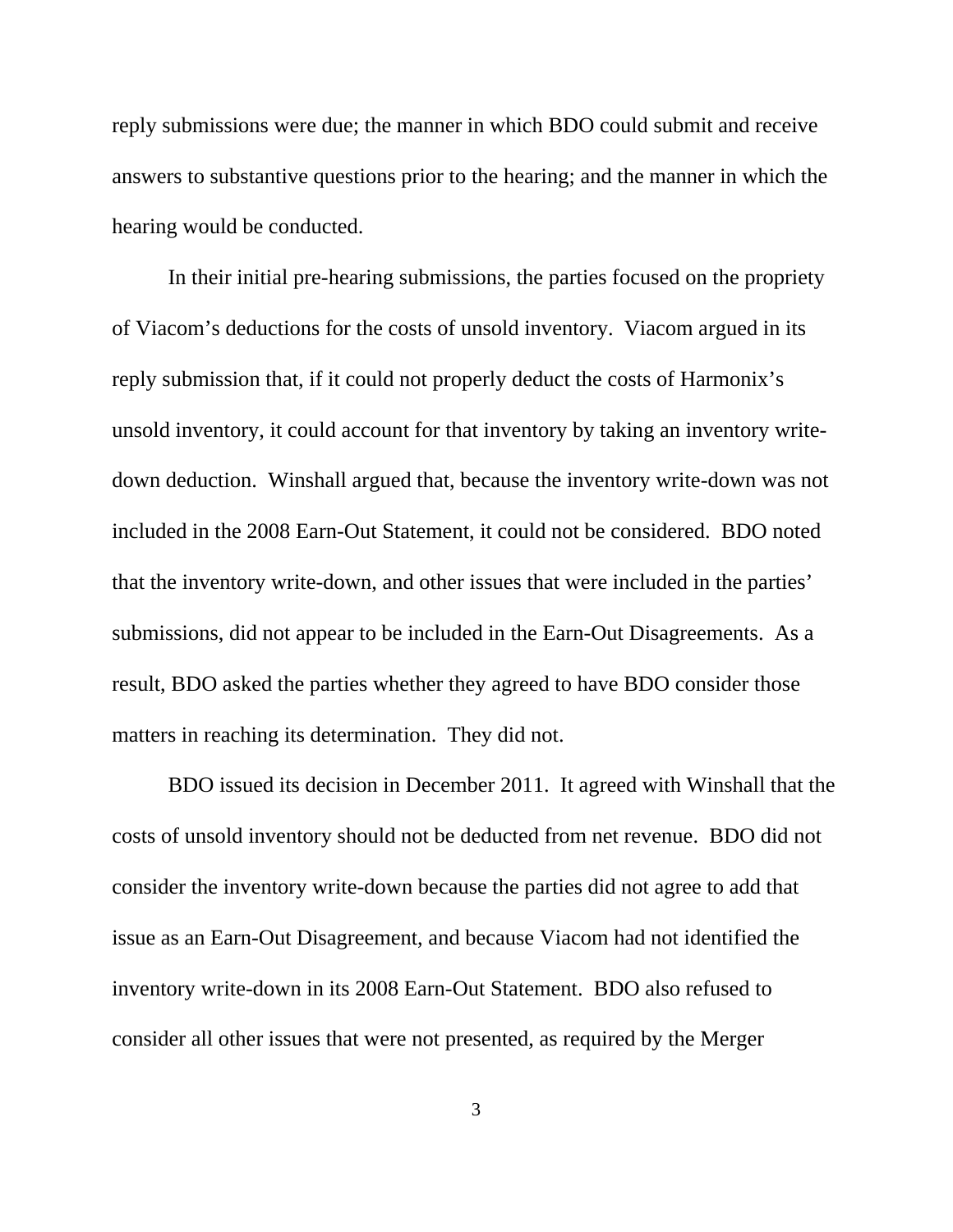Agreement, in the initial documents (Viacom's 2008 Earn-Out Statement, Winshall's 2008 Summary of Issues, and the resulting Earn-Out Disagreements). BDO determined that the 2008 Earn-Out was \$298 million.

Viacom filed this action two weeks after BDO's decision. The complaint alleges that BDO's determination disregarded the terms of the Merger Agreement, and failed to consider Viacom's arguments. In addition, it alleges that Winshall breached the Merger Agreement by refusing to consent to BDO's consideration of Viacom's arguments and evidence. The complaint seeks a declaration vacating BDO's determination on the ground that it constitutes manifest error. The complaint also seeks other, related relief. Both parties moved for summary judgment. The Court of Chancery granted Winshall's motion, denied Viacom's motion, and confirmed BDO's determination that the 2008 Earn-Out due is \$298,813,095. This appeal followed.

### **Discussion**

The parties agree that Viacom's challenge to the BDO determination is governed by the Federal Arbitration Act ("FAA").<sup>2</sup> Under the FAA, an arbitration may be vacated only in very limited circumstances. Section 10 provides that:

<sup>&</sup>lt;sup>2</sup> 9 U.S.C. §1 *et. seq.* In its complaint, Viacom asserted that the BDO proceeding was not an arbitration because the Merger Agreement states that the Resolution Accountants "shall be deemed to be acting as experts and not as arbitrators." Appellant's Appendix, A-18, Merger Agreement §2.4 (c). Viacom abandoned that argument in the Court of Chancery, and has not raised it in this Court.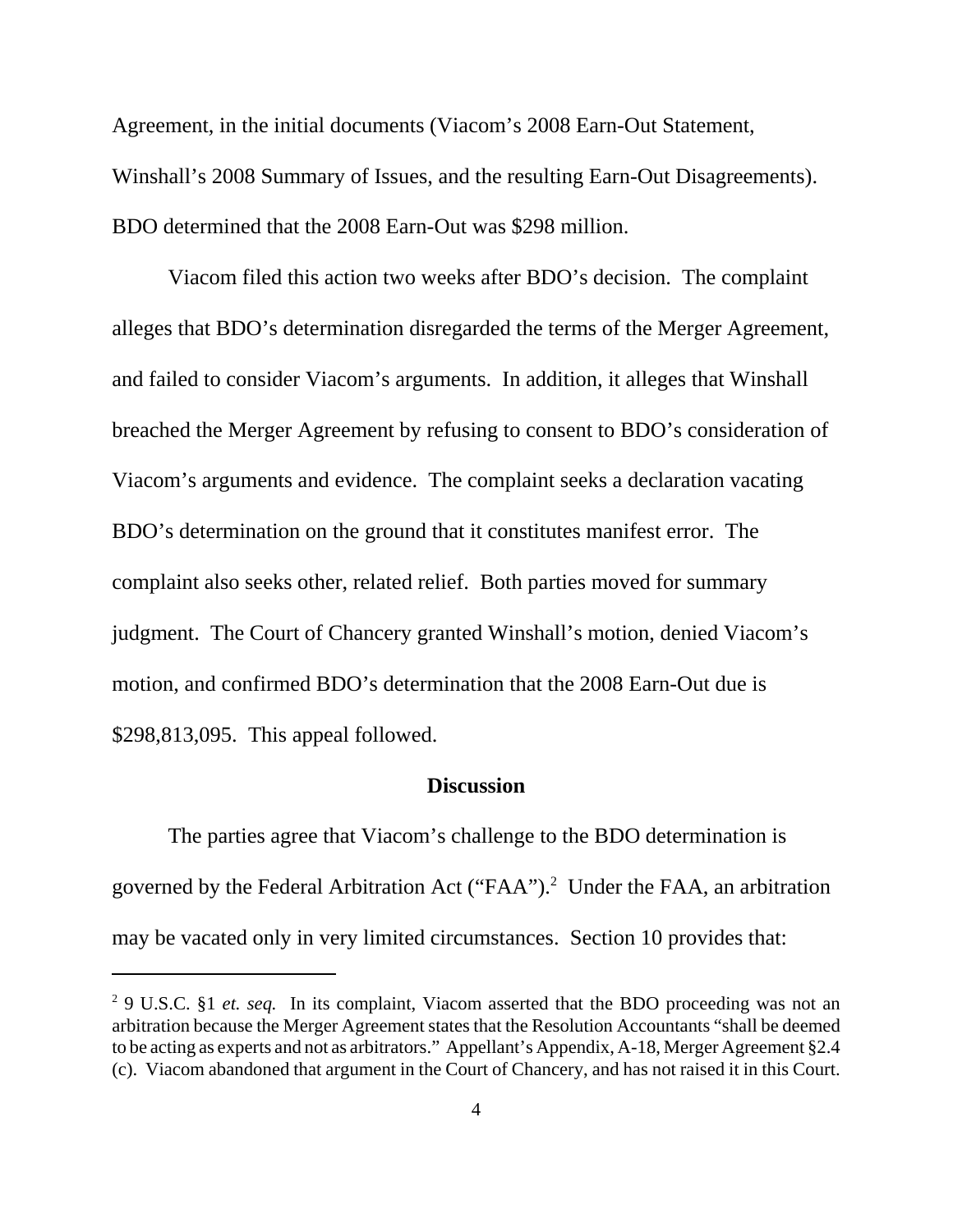a) In any of the following cases the . . . court . . . may make an order vacating the award upon the application of any party to the arbitration–

(1) where the award was procured by corruption, fraud, or undue means;

(2) where there was evident partiality or corruption in the arbitrators, or either of them;

(3) where the arbitrators were guilty of misconduct in refusing to postpone the hearing, upon sufficient cause shown, or in refusing to hear evidence pertinent and material to the controversy; or of any other misbehavior by which the rights of any party have been prejudiced; or (4) where the arbitrators exceeded their powers, or so

imperfectly executed them that a mutual, final, and definite award upon the subject matter submitted was not made.<sup>3</sup>

Viacom argues that the decision should be vacated under  $\S 10(a)$  (3) because

BDO's refusal to hear pertinent and material evidence rendered the arbitration fundamentally unfair. Specifically, the "misconduct" was BDO's refusal to hear or consider Viacom's evidence that the 2008 Earn-Out should include an inventory write- down to reflect the diminished value of unsold goods. Viacom stresses the fact that BDO asked for permission to address this issue, but that Winshall refused. As a result, BDO expressly limited its analysis to, "those Earn-Out Disagreements for which the Parties have agreed that both the issue and the amount are properly before the Resolution Accountants."<sup>4</sup> BDO's refusal to consider the inventory

 $3$  9 U.S.C.  $$10(a)$ .

<sup>&</sup>lt;sup>4</sup> Appellant's Appendix, A-532 Resolution Accountants' Determination at 1.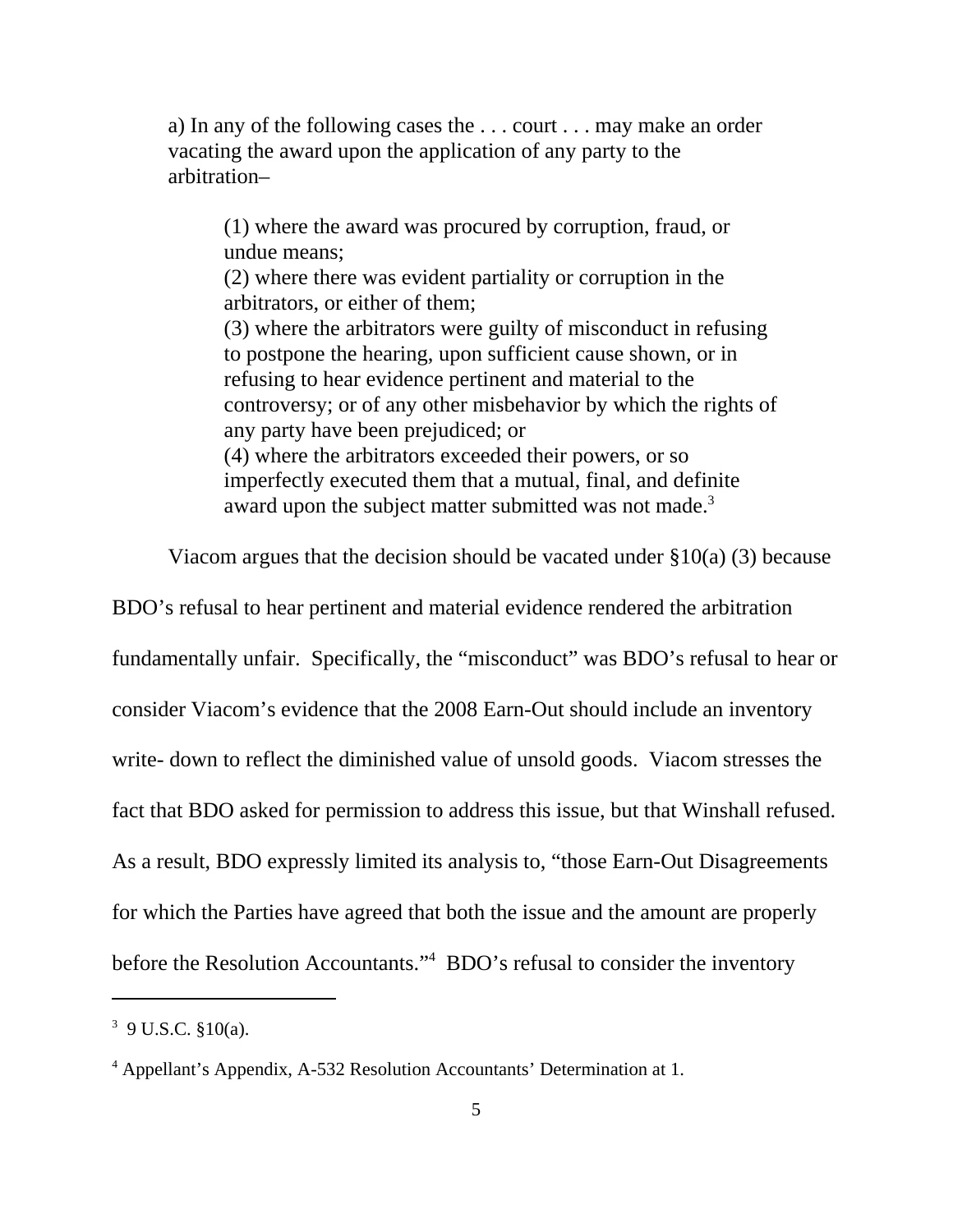write-down, according to Viacom, was not a decision as to the scope of the arbitration. It was simply an unfair exclusion of very significant evidence that would have had a \$200 million impact on the calculation. If BDO's exclusion of the inventory write-down evidence is deemed to have been a decision on arbitrability, Viacom contends, the court, not BDO, should have made that decision.

The claim that BDO's exclusion of evidence was "misconduct" under the FAA lacks merit. "Every failure of an arbitrator to receive relevant evidence does not constitute misconduct requiring vacatur of an arbitrator's award."5 Courts have found misconduct, for example, where arbitrators refused to await the testimony of a key witness who was temporarily unavailable because his wife had a recurrence of cancer.<sup>6</sup> In another case, the arbitrator misled one party into believing that evidence substantiating its claim had been admitted as a business record, and then refused to consider that evidence because it was hearsay.<sup>7</sup> By contrast, no misconduct was found where arbitrators ignored claims that one party manipulated the availability of a witness, thereby limiting its ability to present its case.

<sup>5</sup> *Hotels Condado Beach, La Concha and Convention Center v. Union de Tronquistas Local 901,* 763 F.3d 34,40 (1<sup>st</sup> Cir. 1985).

<sup>6</sup> *Tempo Shain Corp. v. Bertek, Inc.*, 120 F.3d 16,20 (2nd Cir. 1997).

<sup>&</sup>lt;sup>7</sup> *Gulf Coast Industrial Workers Union v. Exxon Company, USA, 70 F.3d 847, 850 (5<sup>th</sup> Cir. 1995).*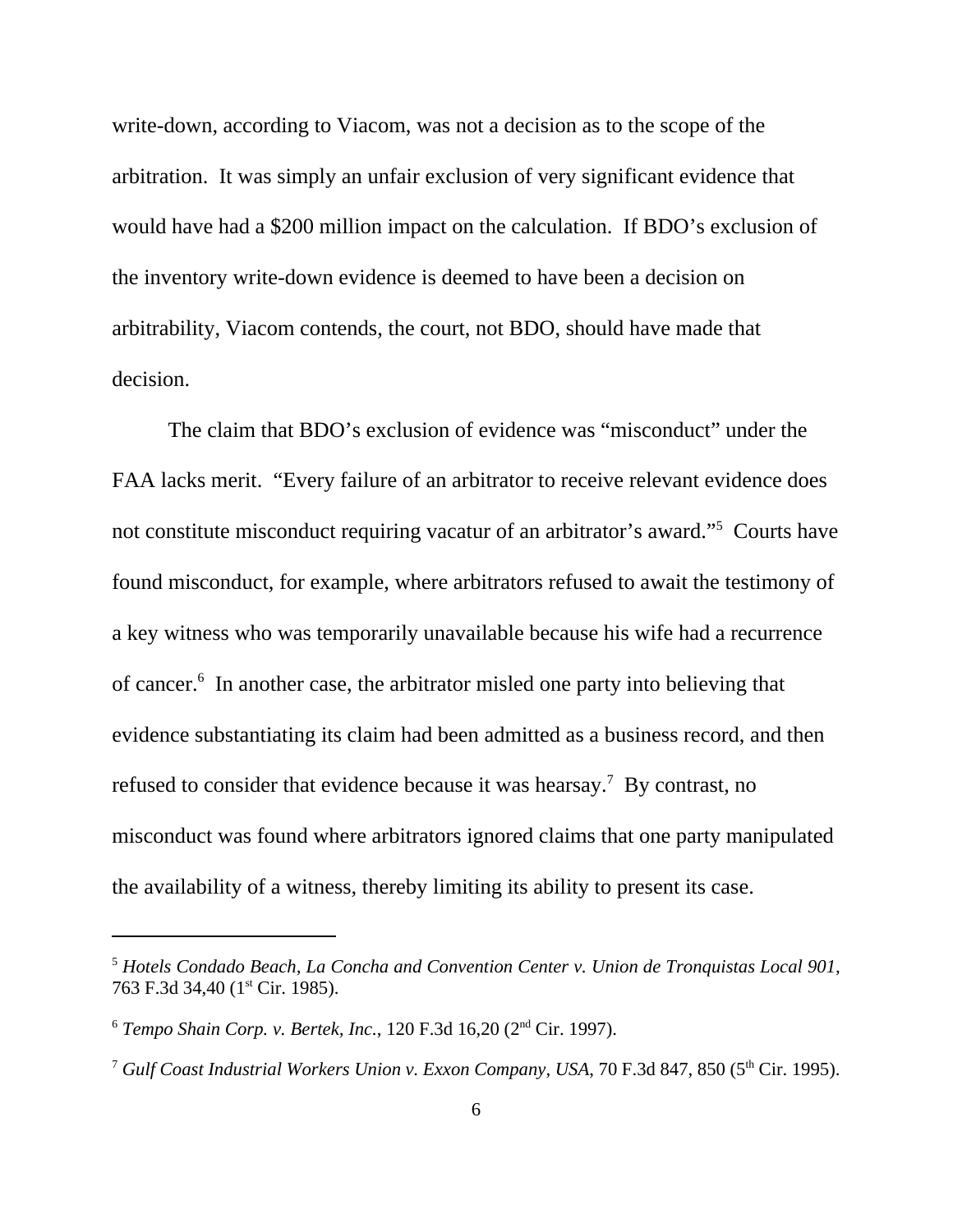"Because the panel interpreted the contract . . . on a basis that rendered [the witness's] testimony irrelevant, it did not fundamentally err in declining further action on that issue."8

BDO did not ignore any relevant evidence. Rather, it decided that evidence concerning an inventory write-down could not be considered, absent consent of the parties, because that issue was not identified in the original documents governing the scope of the arbitration. There was no misconduct, even if BDO's decision on that issue was incorrect.<sup>9</sup>

Viacom argues next that the trial court erred in: a) finding that BDO decided the arbitrability of the inventory write-down issue; and b) according deference to that determination. Viacom points out that BDO offered to consider the inventory-write down, "if it is adjudicated by a court that those disagreements may be asserted under the Merger Agreement and should be resolved by the Resolution Accountants."10 BDO's offer, according to Viacom, was an acknowledgment that BDO did not decide arbitrability.

<sup>8</sup> *Forsythe Int'l, S.A. v. Gibbs Oil Co. of Texas*, 915 F.2d 1017, 1023 (5th Cir. 1990). *See, also*: *Century Indem. Co. v. Certain Underwriters at Lloyd's, London*, 584 F.3d 513, 559 (3rd Cir. 2009) (Panel found that evidence was irrelevant.).

<sup>9</sup> *Century Indem. Co. v. Certain Underwriters at Lloyd's, London*, 584 F.3d at 557.

<sup>&</sup>lt;sup>10</sup> Appellant's Appendix, A-706.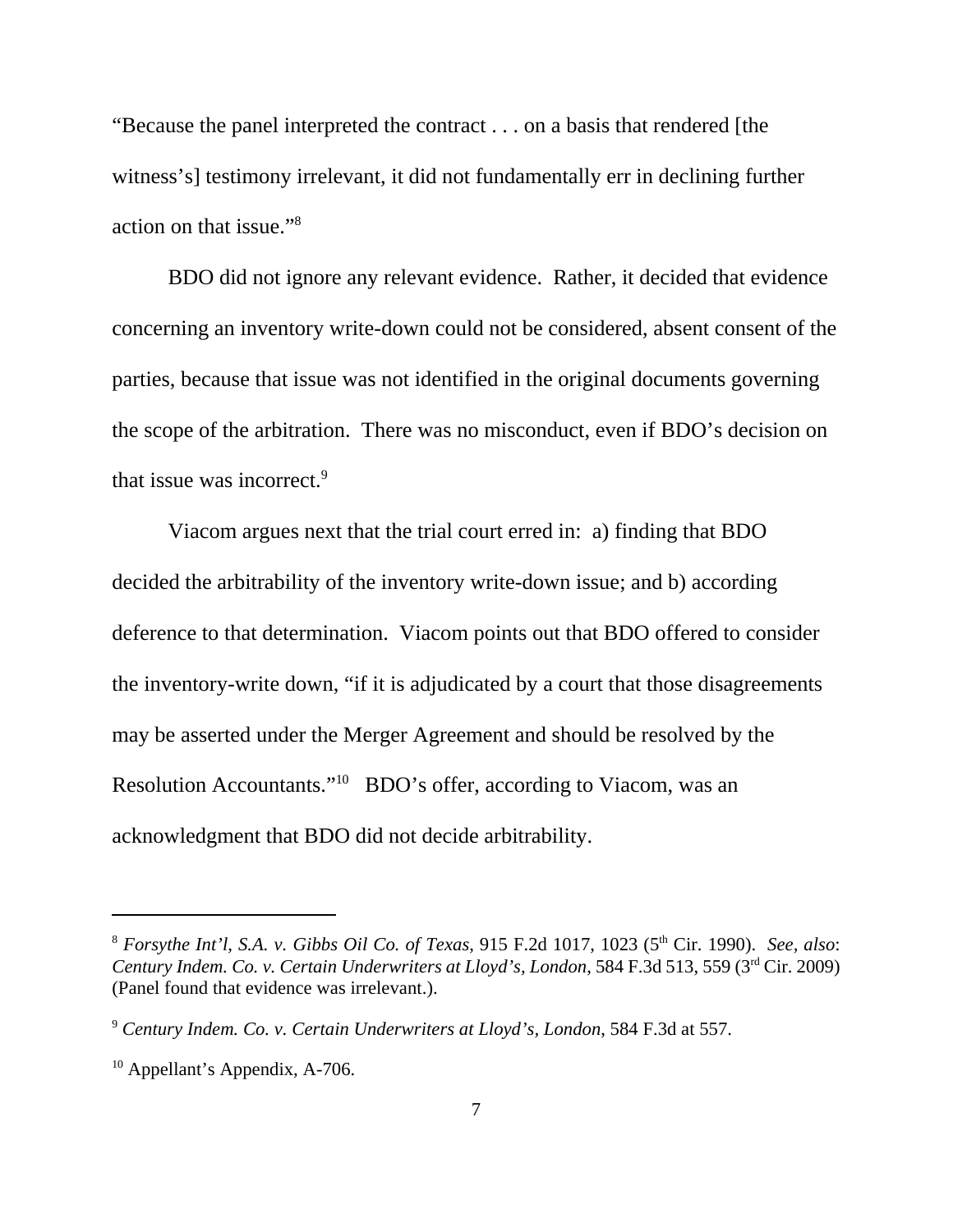We read it differently. BDO offered to consider "Other Disagreements" if a court were to reject its determination that those disagreements are outside the scope of the arbitration. BDO repeatedly explained why it did not consider the inventory write-down:

The Parties dispute various matters related to the transaction covered by the Merger Agreement . . . . The Resolution Accountants have made this determination on *all issues and amounts which have been submitted in accordance with the terms of the Merger Agreement and the Engagement Letter.* During this dispute resolution process, the Parties have advanced differing views regarding the disagreements properly before the Resolution Accountants for determination . . . . *Any issue or amount which differed from the 2007 or 2008 Summary of Issues . . . and any additional or alternative reduction of Gross Profit in the 2007 or 20008 Earn-Out Statement . . . has not been resolved by the Resolution Accountants at this time.*<sup>11</sup>

In its conclusion, BDO reiterated:

Neither the Merger Agreement nor the subsequently negotiated Engagement Letter provided for the emergence of the Parties' Other Disagreements to create authority for the expansion of the scope of the Resolution Accountants.12

BDO's unwillingness to consider the inventory write-down issue was based on its

interpretation of the arbitration process, as set forth in the Merger Agreement and

the Engagement Letter. BDO did not expressly state that the inventory write-down

issue is not arbitrable, but that is exactly what it decided.

 $11$  Appellant's Appendix, A-532, 533 (Emphasis added.).

<sup>12</sup> Appellant's Appendix, A-705.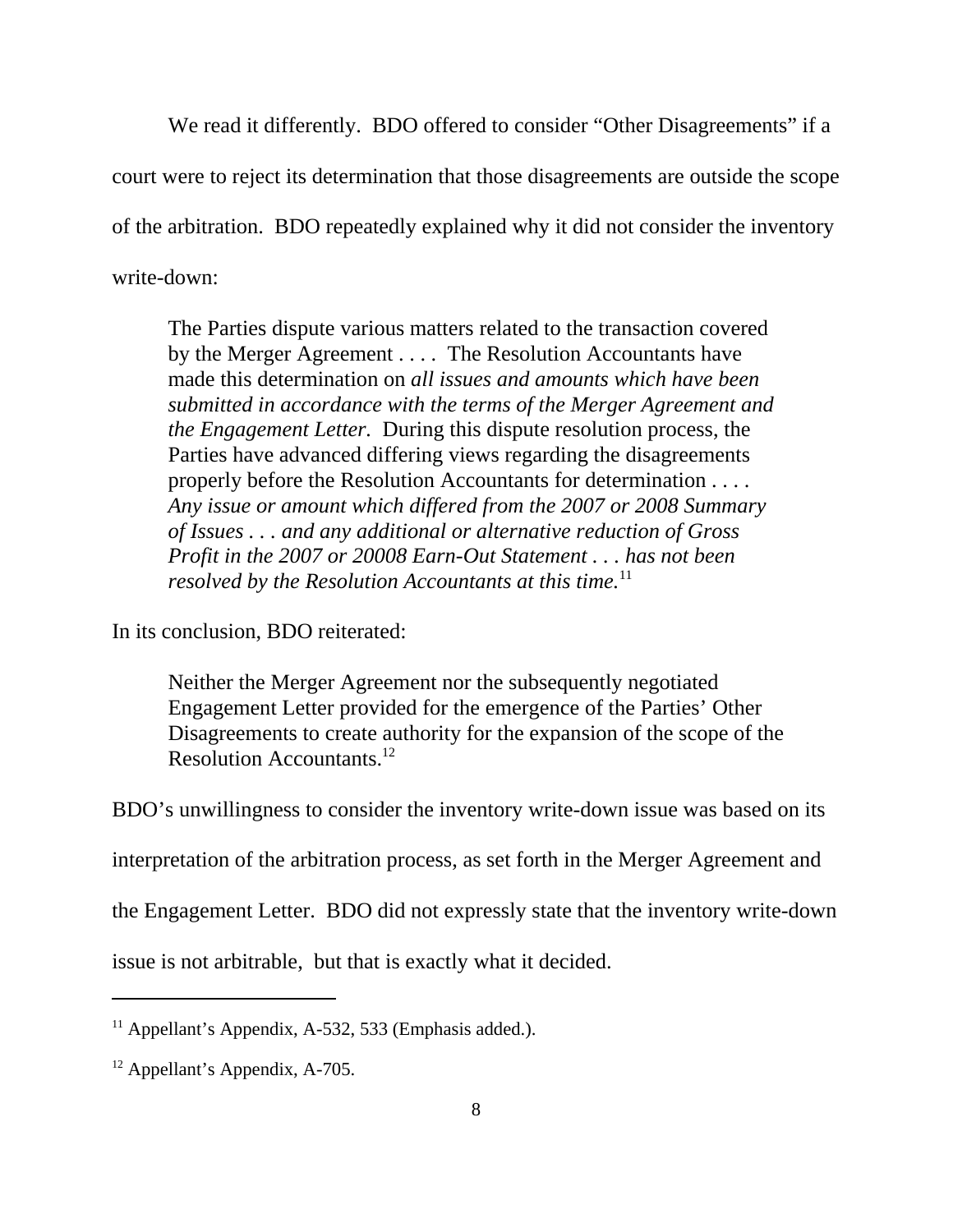In arguing that the trial court should not have deferred to BDO's decision to exclude the inventory write-down, Viacom contends that the issue is one of substantive arbitrability, which should be decided by a court, not an arbitrator. The Court of Chancery succinctly explained the difference between substantive and procedural arbitrability:

In determining whether a claim is subject to arbitration, the court must distinguish between issues of "substantive arbitrability" and "procedural arbitrability." Issues of substantive arbitrability are gateway questions relating to the scope of an arbitration provision and its applicability to a given dispute, and are presumptively decided by the court. Procedural arbitrability issues concern whether the parties have complied with the terms of an arbitration provision, and are presumptively handled by arbitrators. These issues include whether prerequisites such as time limits, notice, laches, estoppel, and other conditions precedent to an obligation to arbitrate have been met, as well as allegations of waiver, delay, or a like defense to arbitrability.<sup>13</sup>

Under settled federal law, "questions of substantive arbitrability are limited to the narrow circumstance where contracting parties would likely have expected a court to have decided the gateway matter  $\dots$  ."<sup>14</sup> "[O]nly when there is a question regarding whether the parties should be arbitrating at all is a question of

<sup>&</sup>lt;sup>13</sup> *Viacom International, Inc. v. Winshall,* 2012 WL 3249620 at \*12 (Del. Ch.) (Citations omitted.).

<sup>14</sup> *Viacom* at \*15 (Quoting *John Wiley & Sons, Inc. v. Livingston*, 376 U.S. 543, 557 (1964).) (Quotations omitted.).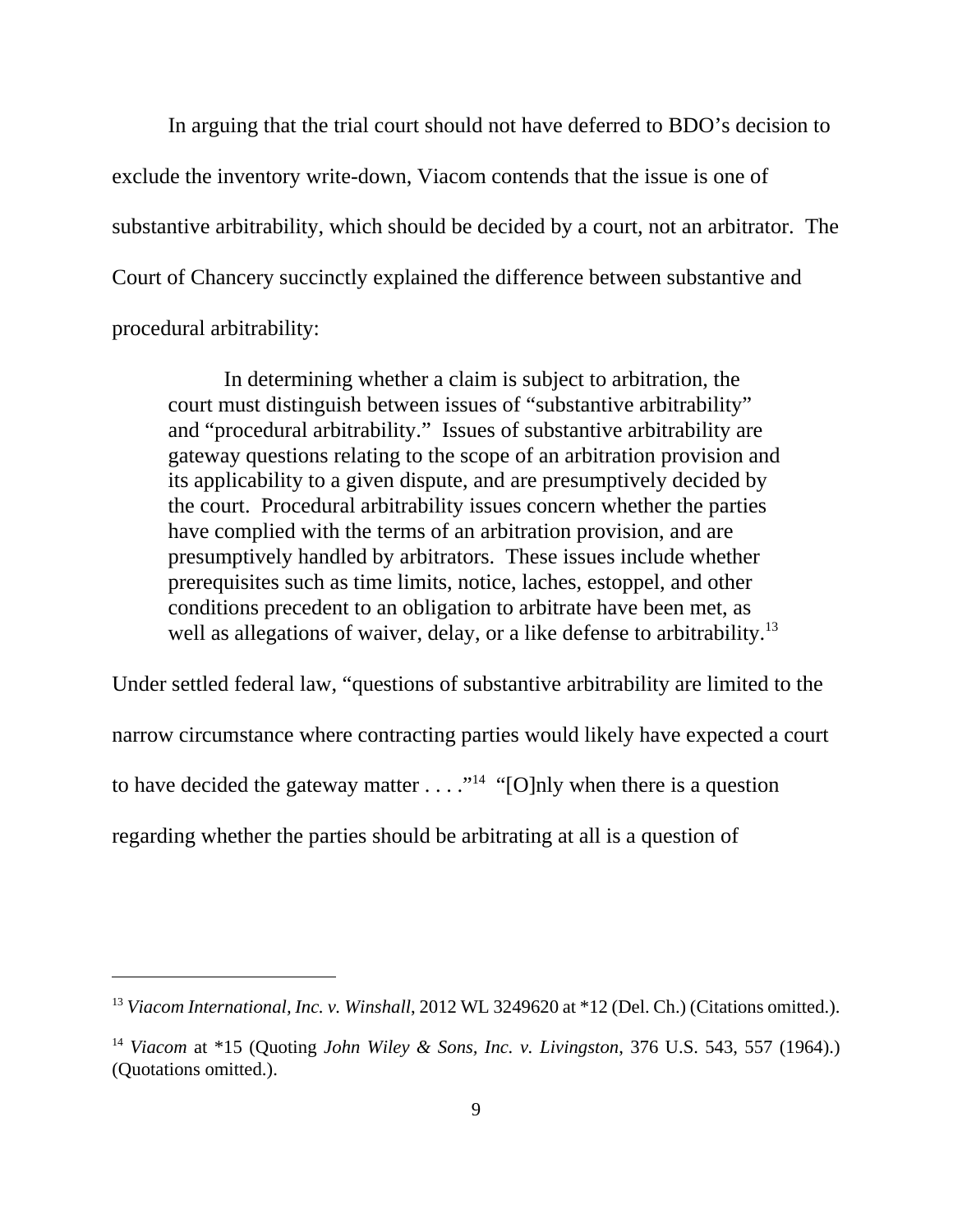arbitrability raised for the court to resolve."15 "[O]nce it is determined . . . that the parties are obligated to submit the subject matter of a dispute to arbitration, 'procedural' questions that grow out of the dispute and bear on its final disposition should be left to the arbitrator."16 Under the Merger Agreement, the parties agreed to arbitrate the 2008 Earn-Out, and in the Engagement Letter, the parties agreed to the manner in which BDO would conduct the arbitration. BDO followed its instructions, and decided that the inventory write-down could not be considered because it was not properly presented. That was an issue of procedural arbitrability, properly decided by the arbitrator.

We note that other Court of Chancery decisions have addressed very similar post-closing financial disputes, and have concluded that they presented questions of substantive arbitrability for resolution by the court. In *HDS Inv. Hldg. Inc. v Home Depot, Inc.,*<sup>17</sup> for example, a purchase and sale agreement provided for an adjustment to the purchase price based on the working capital of the acquired company on the day before closing – the Applicable Amount. Disputes over the Applicable Amount were to be decided by an arbitrator, based only on the parties'

<sup>&</sup>lt;sup>15</sup> Certain Underwriters at Lloyd's London v. Westchester Fire Ins. Co., 489 F.3d 580, 585 (3<sup>rd</sup> Cir. 2007) (Quotations and citations omitted.).

<sup>16</sup> *John Wiley & Sons,* 376 U.S. at 557.

<sup>&</sup>lt;sup>17</sup> 2008 WL4606262.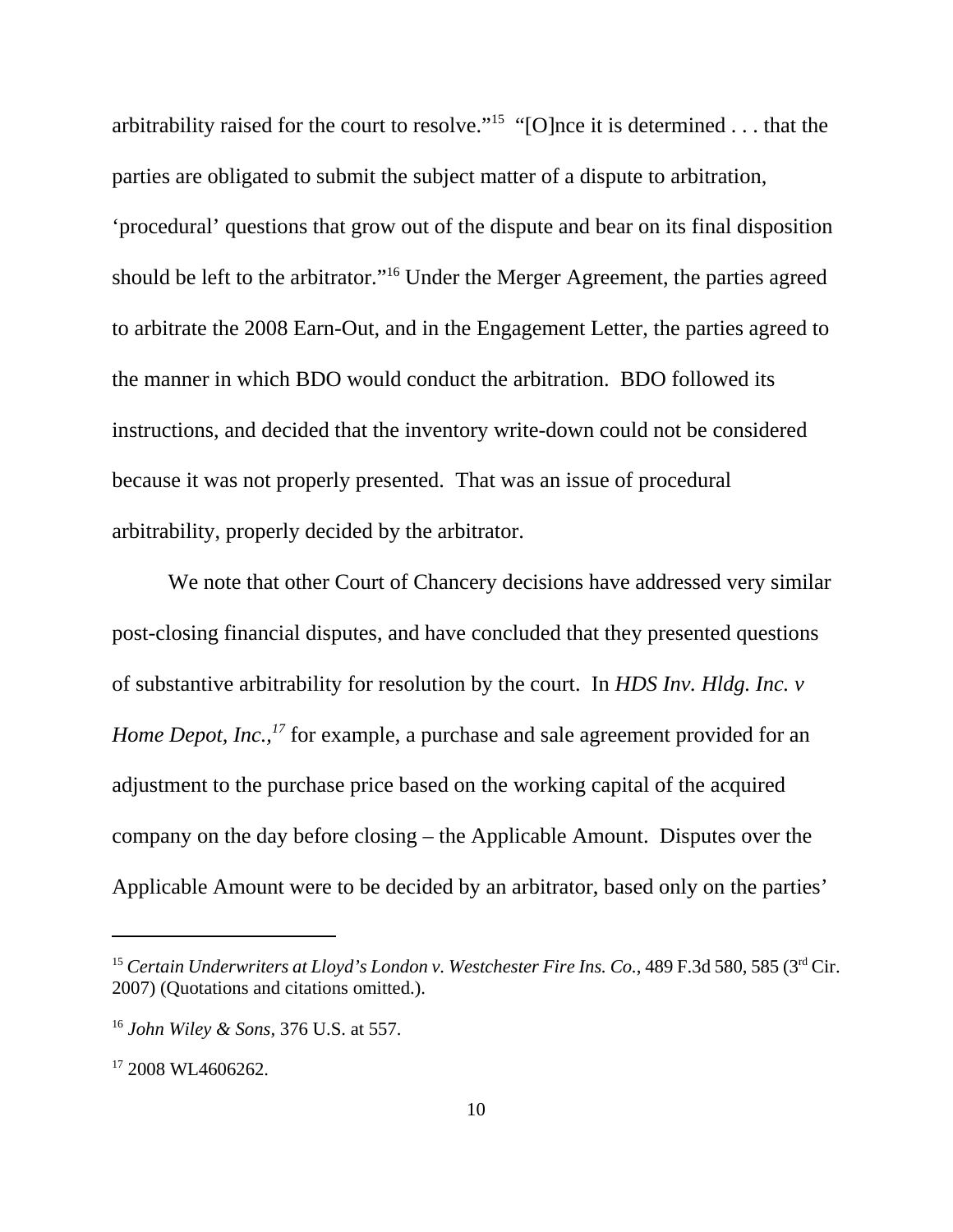presentations, and only with respect to the remaining disputed issues. One party wanted the arbitrator to consider a revised closing statement that was submitted after the deadline set forth in the agreement. The Court of Chancery held that the arbitration provision was narrow, and that the court should decide "contractual issues" about whether the late closing statement could be considered by the arbitrator.18

Similarly, in *Nash v. Dayton Superior Corp.*,<sup>19</sup> the acquired company's stockholders were entitled to post-closing adjustments based on the closing balance statement. Disputes were to be resolved by a process almost identical to the one set forth in the Viacom Merger Agreement. A stockholder complained that the acquiror impermissibly added new items to the closing balance statement during the dispute resolution process. The court held that the attempted revision of the closing balance statement was not "clearly arbitrable."20

Decisions like *HDS* and *Nash* misconstrue the distinction between procedural and substantive arbitrability.<sup>21</sup> Whether an arbitration provision is branded "narrow" or "broad," the only question that the court should decide is

<sup>18</sup> *Id.* at \*8.

<sup>19 728</sup> A.2d 59 (Del. Ch. 1998).

<sup>20</sup> *Id.* at 64.

<sup>&</sup>lt;sup>21</sup> The holdings in *HDS* and *Nash*, and any other decisions consistent with them, are overruled.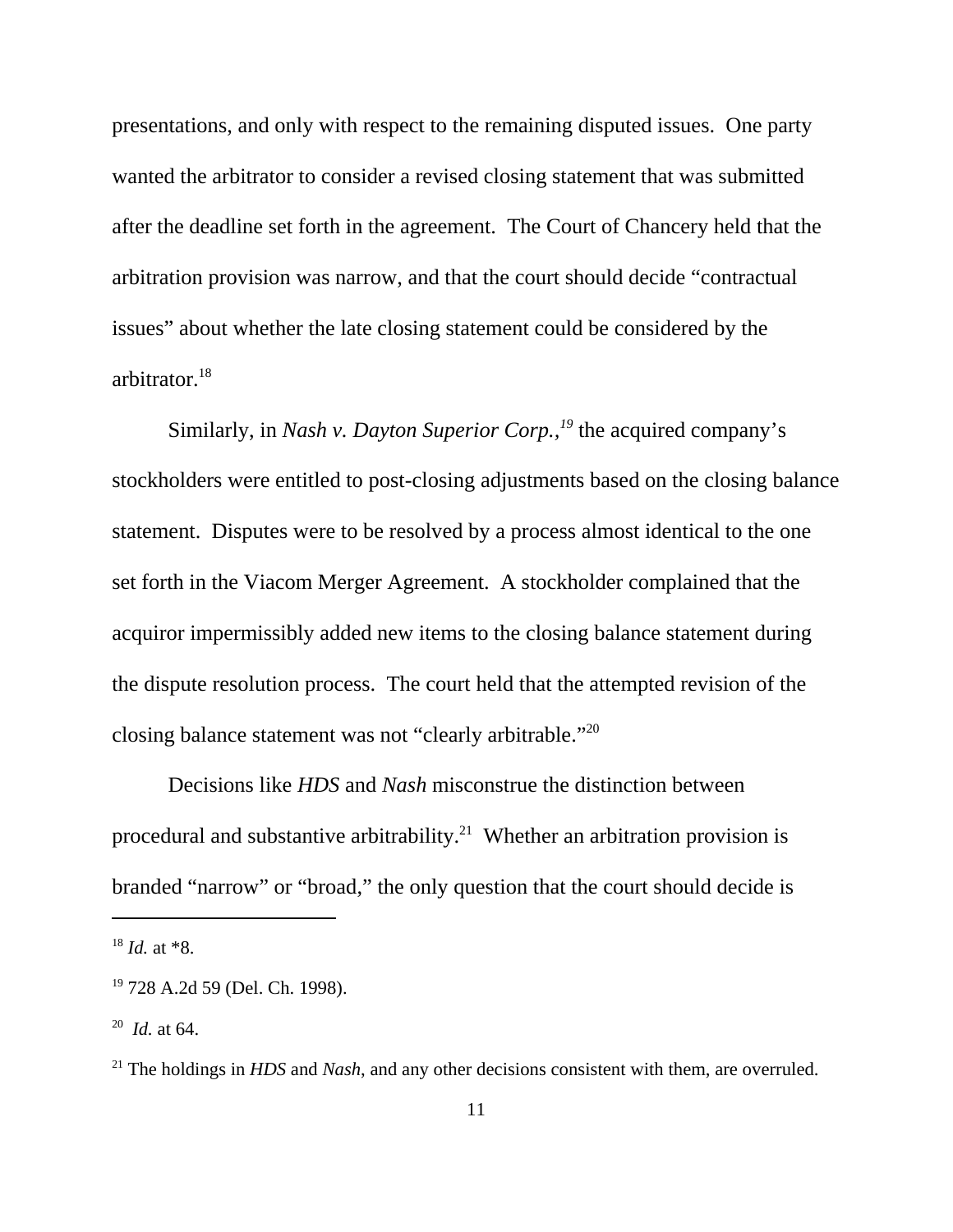whether the subject matter in dispute falls within it. If the subject matter to be arbitrated is the calculation of an earn-out, or the amount of working capital, or the company's net worth at closing, all issues as to what financial or other information should be considered in performing the calculation are decided by the arbitrator. In resolving those issues, the arbitrator may well rely on the terms of the underlying agreement, and the arbitrator's interpretation of the contract is likely to affect the scope of the arbitration. Nonetheless, those decisions fall within the category of procedural arbitrability. They are not "gateway" issues about whether the particular dispute should be arbitrated at all. Rather, they are questions about how the subject of the arbitration should be decided.

Viacom's remaining argument, which is based on a mistaken premise, also fails. Viacom assumes that the trial court should have decided whether the inventory write-down was properly before the arbitrator. But that is an issue of procedural arbitrability, which should have been, and was, decided by BDO. It, therefore, does not matter whether the trial court misread the Merger Agreement. The parties agreed to resolve the Earn-Out dispute, and the subsidiary inventory write-down issue, through arbitration. The trial court's support of BDO's analysis is irrelevant.

### **Conclusion**